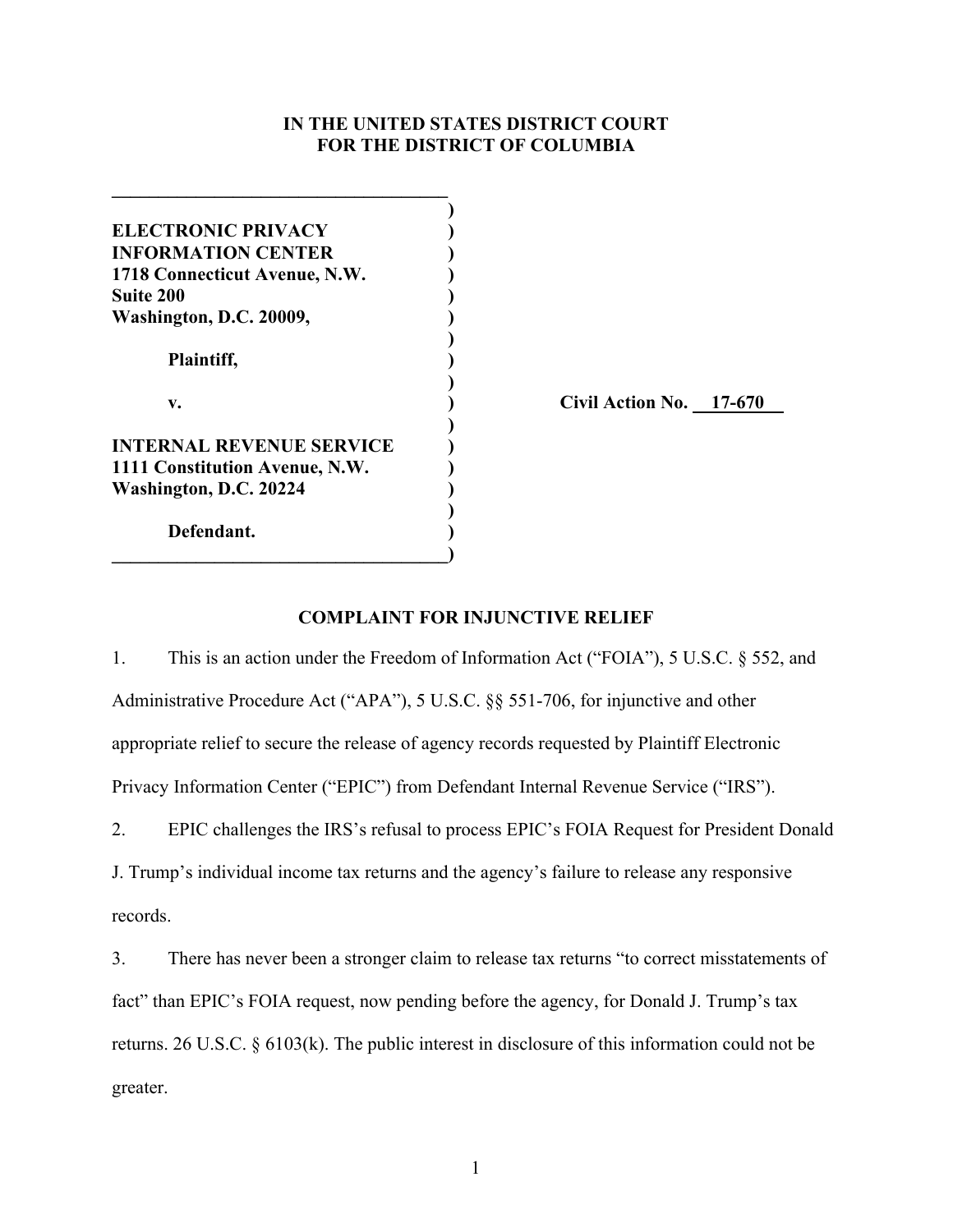4. This complaint presents unique facts that would not apply to the release of any other tax returns for any other taxpayer.

## **Jurisdiction and Venue**

5. This Court has subject matter jurisdiction over this action pursuant to 28 U.S.C. § 1331, 5 U.S.C. § 552(a)(4)(B), 5 U.S.C. § 552(a)(6)(c)(i), 5 U.S.C. § 702, and 5 U.S.C. § 704. This Court has personal jurisdiction over Defendant IRS.

6. Venue is proper in this district under 5 U.S.C.  $\S$  552(a)(4)(B), 5 U.S.C.  $\S$  703, and 28 U.S.C. § 1391.

### **Parties**

7. Plaintiff EPIC is a nonprofit organization incorporated in Washington, D.C. and established in 1994 to focus public attention on emerging privacy and civil liberties issues. Central to EPICs mission is oversight and analysis of government activities. EPIC's Advisory Board includes distinguished experts in law, technology, public policy, and cybersecurity. EPIC routinely disseminates information to the public through the EPIC website, the EPIC Alert, and various other news organizations. EPIC is a representative of the news media. *EPIC v. DOD*, 241 F. Supp. 2d 5, 15 (D.D.C. 2003). EPIC is uniquely situated to assess the competing interests of privacy protection and public access for the release of taxpayer records and has determined that, in these circumstances, it is appropriate to seek the public release of the tax records of Donald J. Trump.

8. Defendant IRS is a federal agency within the meaning of the FOIA, 5 U.S.C. § 552(f)(1), and the APA, 5 U.S.C. § 701. Defendant IRS is headquartered in Washington, D.C.

2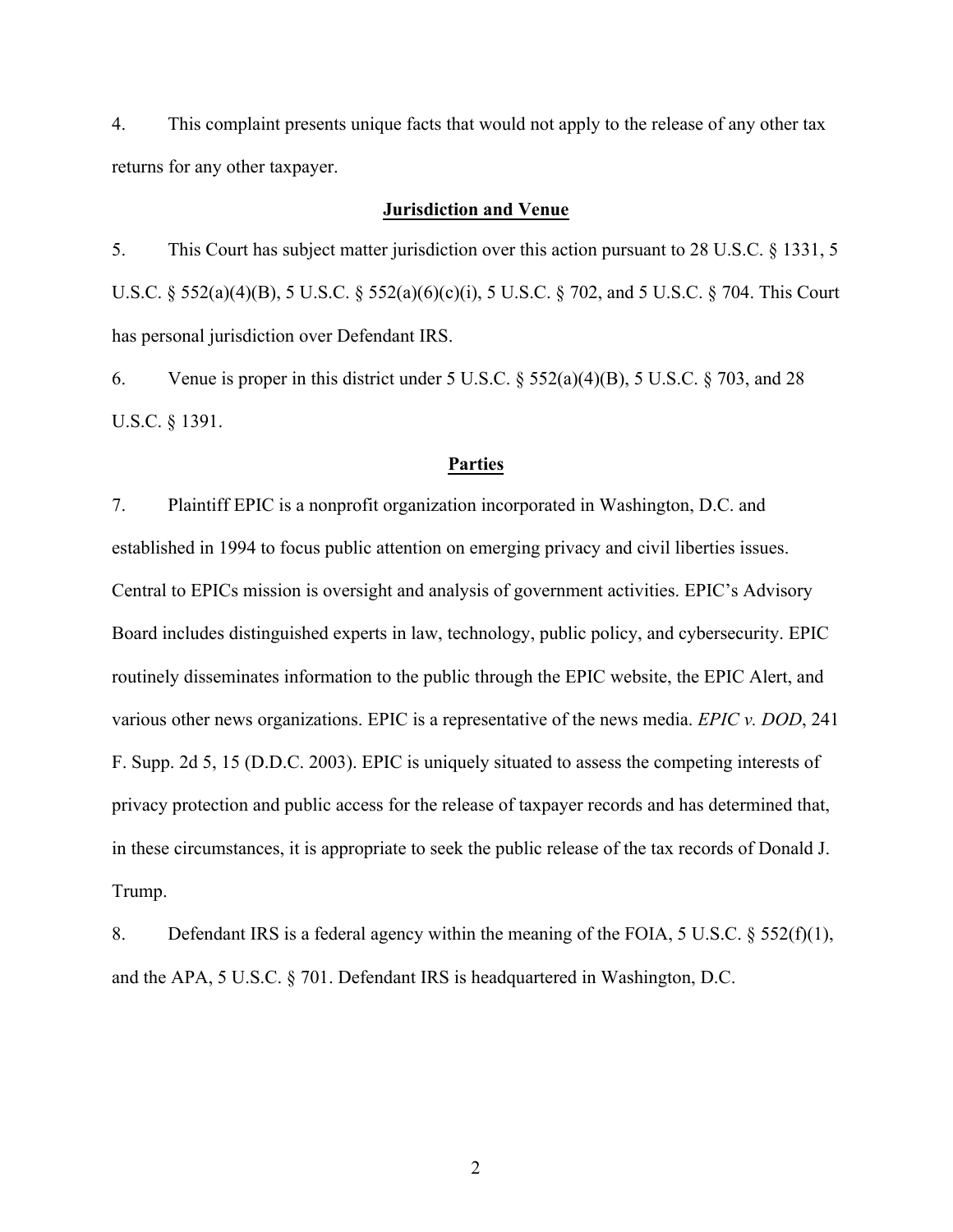## **Facts**

## Donald J. Trump's Tax Records Are a Matter of Unique Importance and Public Interest

9. In the history of the United States, there has never been greater interest in the public release of an individual's tax records than those of Donald J. Trump.

10. The release of Donald J. Trump's tax returns would help determine whether statements regarding his business relations with Russia and the Russian government<sup>1</sup> are correct or not correct.

11. Donald J. Trump's failure to release his tax returns is unprecedented and goes against the long-standing tradition of candidates for the U.S. presidency.<sup>2</sup>

12. The public favors the release of the President's tax records. According to an *ABC News* poll, three-quarters of Americans said he should release his returns.<sup>3</sup>

13. More than 1 million people have signed a petition urging the federal government to

"[i]mmediately release Donald J. Trump's full tax returns, with all information needed to verify

emoluments clause compliance."<sup>4</sup>

14. Financial ties to Russia have already implicated the President's former National Security Advisor.<sup>5</sup> Mr. Flynn, a key advisor for President Trump during the campaign, was paid more

 <sup>1</sup> *E.g.*, Jeff Nesbit, *Donald Trump's Many, Many, Many, Many Ties to Russia*, Time (Aug. 15, 2016), http://time.com/4433880/donald-trump-ties-to-russia/ ("As major banks in America stopped lending him money following his many bankruptcies, the Trump organization was forced to seek financing from non-traditional institutions. Several had direct ties to Russian financial interests in ways that have raised eyebrows. What's more, several of Trump's senior advisors have business ties to Russia or its satellite politicians.").

<sup>2</sup> Julie Hirschfeld Davis, *Trump Won't Release His Tax Returns, a Top Aide Says*, N.Y. Times (Jan. 22, 2017), https://www.nytimes.com/2017/01/22/us/politics/donald-trump-tax-returns.html.

<sup>3</sup> Gary Langer, *Public Splits on Trump's Ethics Compliance; Three-Quarters Want Tax Returns Released (POLL)*, ABC News (Jan. 16, 2017), http://abcnews.go.com/Politics/public-splitstrumps-ethics-compliance-quarters-tax-returns/story?id=44811545.

<sup>4</sup> A.D., *Immediately release Donald Trump's full tax returns, with all information needed to verify emoluments clause compliance.*, We the People (Jan. 20, 2017),

https://petitions.whitehouse.gov/petition/immediately-release-donald-trumps-full-tax-returns-allinformation-needed-verify-emoluments-clause-compliance.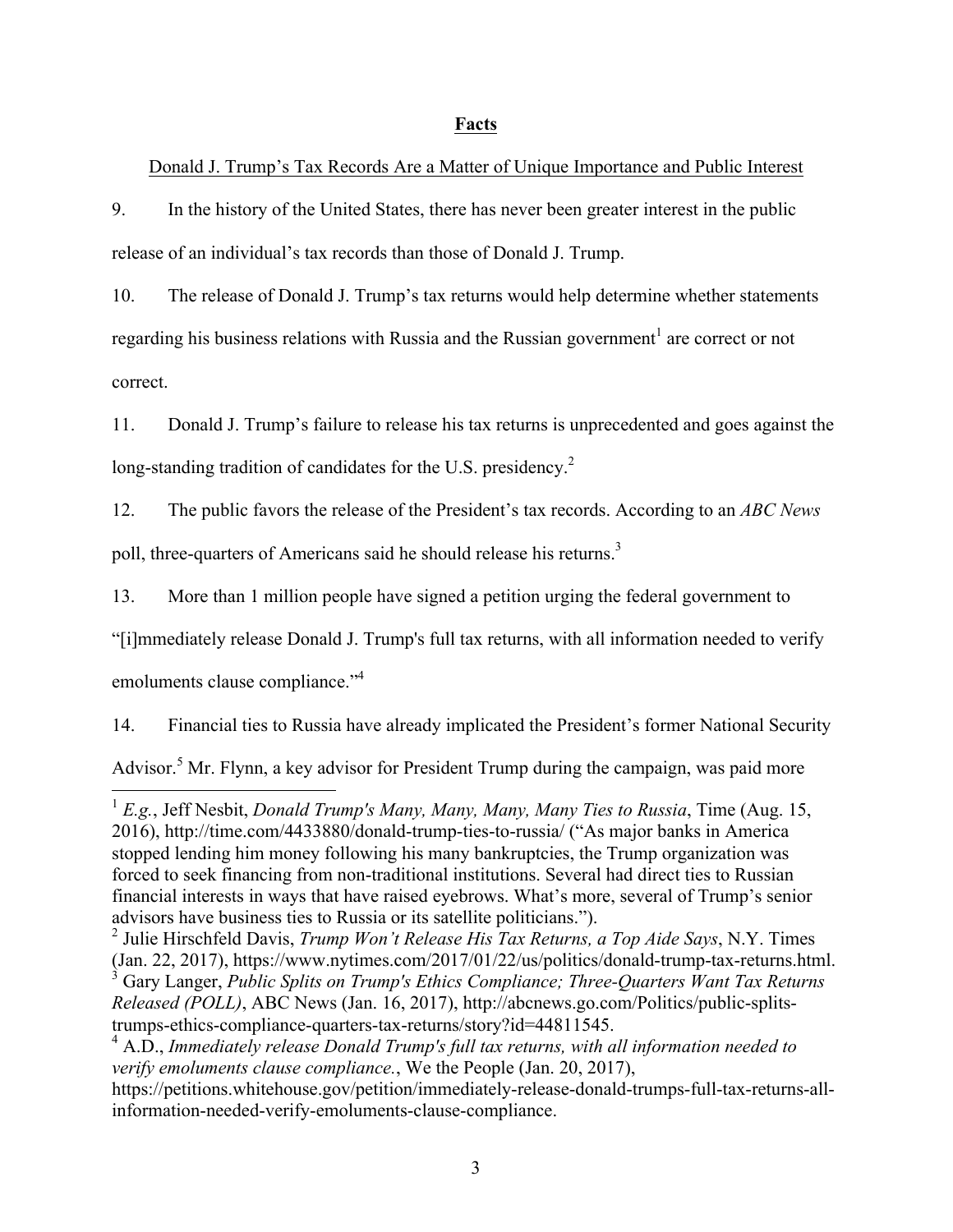than \$33,750 by Russia's state-run broadcaster RT for a speech he gave in Moscow in December  $2015<sup>6</sup>$ 

15. White House senior adviser and Trump son-in-law Jared Kushner met in December 2016 with Sergey Gorkov, a Russian banker appointed by Russian President Vladimir Putin.<sup>7</sup>

16. Senator Ron Wyden (D-OR) stated recently, "Efforts to understand these relationships and to separate fact from speculation have been hampered by the opacity of the finances of President Trump and his associates."<sup>8</sup>

## Factual Misstatements Abound Regarding Donald J. Trump's Taxes and Russian Ties

17. Many individuals, including the President, have published conflicting statements of fact about the contents of Donald J. Trump's tax returns. At least some of these statements of fact must necessarily be false because they are contradictory.

18. In July 2016, Trump stated on Twitter: "For the record, I have ZERO investments in

Russia."9 Days later, Trump stated in an interview that he had "no relationship to Russia

whatsoever" and "no debts" in the country.<sup>10</sup>

19. However, the *Washington Post* reported that "[s]ince the 1980s, Trump and his family members have made numerous trips to Moscow in search of business opportunities, and they

 <sup>5</sup> Letter of Resignation of Michael Flynn, Frmr. Nat'l Sec. Advisor (Feb. 13, 2017),

https://assets.documentcloud.org/documents/3461323/Michael-Flynn-Resignation-Letter.pdf. <sup>6</sup> Jim Sciutto & Ryan Browne, *Former top Trump aide Flynn paid over \$30,000 by Russian TV, top House Dem says*, CNN **(**Mar. 16, 2017), http://www.cnn.com/2017/03/16/politics/michaelflynn-payments-rt-russia-tv/.

<sup>7</sup> Jo Becker et al., *Senate Committee to Question Jared Kushner Over Meetings With Russians*, N.Y. Times (Mar. 27, 2017), https://www.nytimes.com/2017/03/27/us/politics/senate-jaredkushner-russia.html.

<sup>8</sup> Dustin Volz, *Russia probe should focus on Trump financial ties: senator*, Reuters (Mar. 29 2017), http://www.reuters.com/article/us-usa-trump-russia-finances-idUSKBN1701XO.  $9$  @realDonaldTrump, Twitter (July 26, 2016 6:50 PM),

https://twitter.com/realdonaldtrump/status/758071952498159616?lang=en.

<sup>10</sup> *'This Week' Transcript: Donald Trump, Vice President Joe Biden, and Ret. Gen. John Allen*, ABC News (July 31, 2016), http://abcnews.go.com/Politics/week-transcript-donald-trump-vicepresident-joe-biden/story?id=41020870.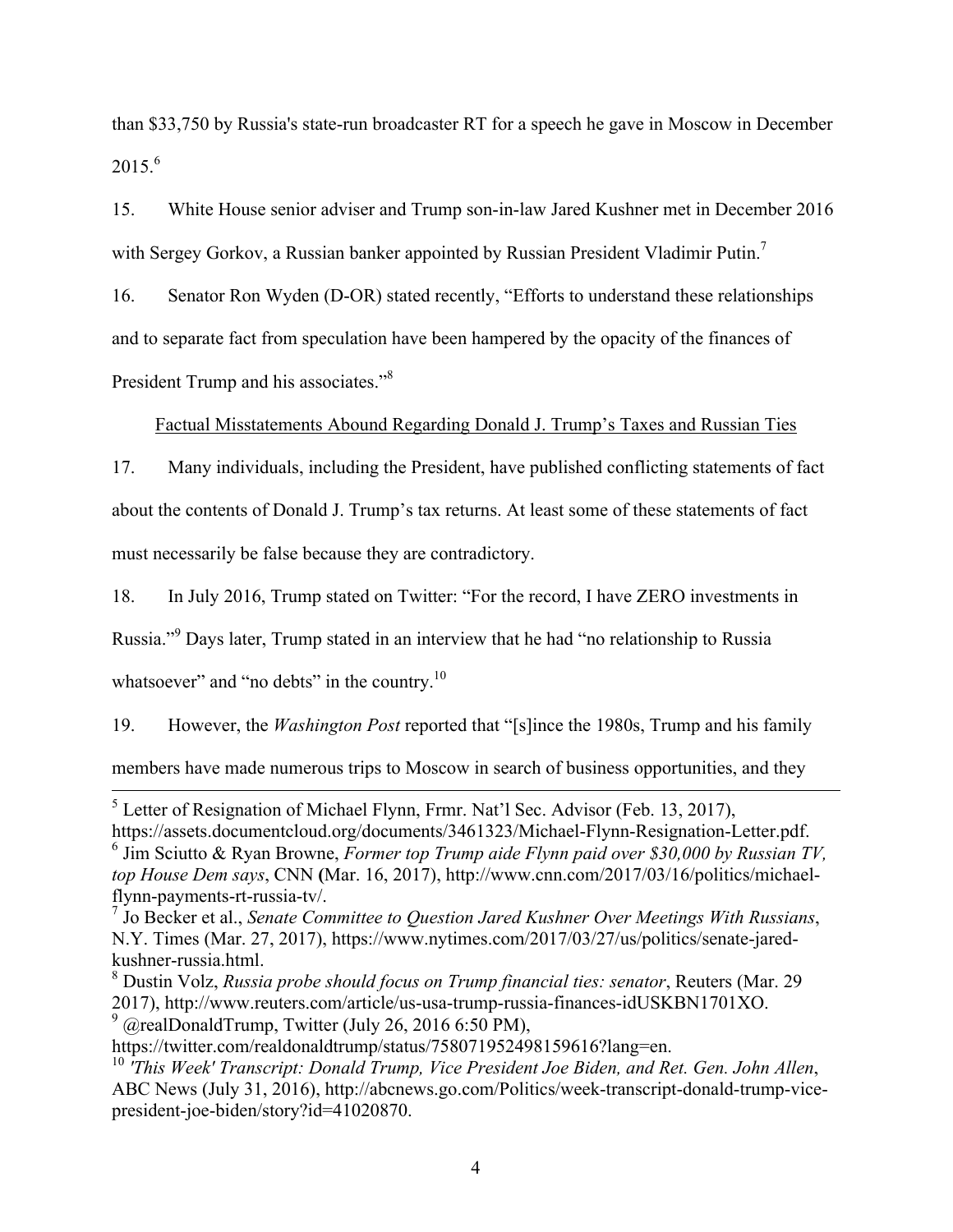have relied on Russian investors to buy their properties around the world."11 *CBS News* reported that "[w]hile the Republican presidential nominee has denied any ties to Russia, his connections to the country and its president go back years."<sup>12</sup>

20. Democratic nominee Hillary Clinton made similar assertions about Trump's financial ties to Russia. Speaking at the September 26, 2016 presidential debate, Clinton observed that "we don't know all of his business dealings, but we have been told through investigative reporting that he owes about \$650 million to Wall Street and foreign banks."<sup>13</sup> A Clinton campaign ad was more explicit still: "American policy on Russia is in direct conflict with Trump's bottom line. No more excuses, Donald. Release your hidden tax returns."<sup>14</sup>

21. Following the election, public figures—including President Trump—have continued to make conflicting statements of fact regarding the President's financial interests and ties to the Russian government.

22. On January 11, 2017, President Trump tweeted: "Russia has never tried to use leverage over me. I HAVE NOTHING TO DO WITH RUSSIA - NO DEALS, NO LOANS, NO NOTHING!"<sup>15</sup> On February 16, 2017, the President reiterated in a nationally televised press

<sup>&</sup>lt;sup>11</sup> Tom Hamburger et al., *Inside Trump's financial ties to Russia and his unusual flattery of Vladimir Putin*, Wash. Post (June 17, 2016) (emphasis added),

https://www.washingtonpost.com/politics/inside-trumps-financial-ties-to-russia-and-his-unusualflattery-of-vladimir-putin/2016/06/17/dbdcaac8-31a6-11e6-8ff7-7b6c1998b7a0\_story.html.

<sup>&</sup>lt;sup>12</sup> Despite denial, Trump's connections to Russia go back years, CBS News (July 29, 2016), http://www.cbsnews.com/news/election-2016-donald-trump-ties-to-russia-go-back-years-dncemail-hack/.

<sup>13</sup> Aaron Blake, *The first Trump-Clinton presidential debate transcript, annotated*, Wash. Post (Sept. 26, 2016), https://www.washingtonpost.com/news/the-fix/wp/2016/09/26/the-first-trumpclinton-presidential-debate-transcript-annotated/.

<sup>14</sup> Hillary Clinton, *Investigation*, YouTube (Sept. 24, 2016), https://www.youtube.com/watch?v=DV3AKxUg560.

 $^{15}$  @realDonaldTrump, Twitter (Jan. 11, 2017 7:31 AM),

https://twitter.com/realdonaldtrump/status/819159806489591809?lang=en.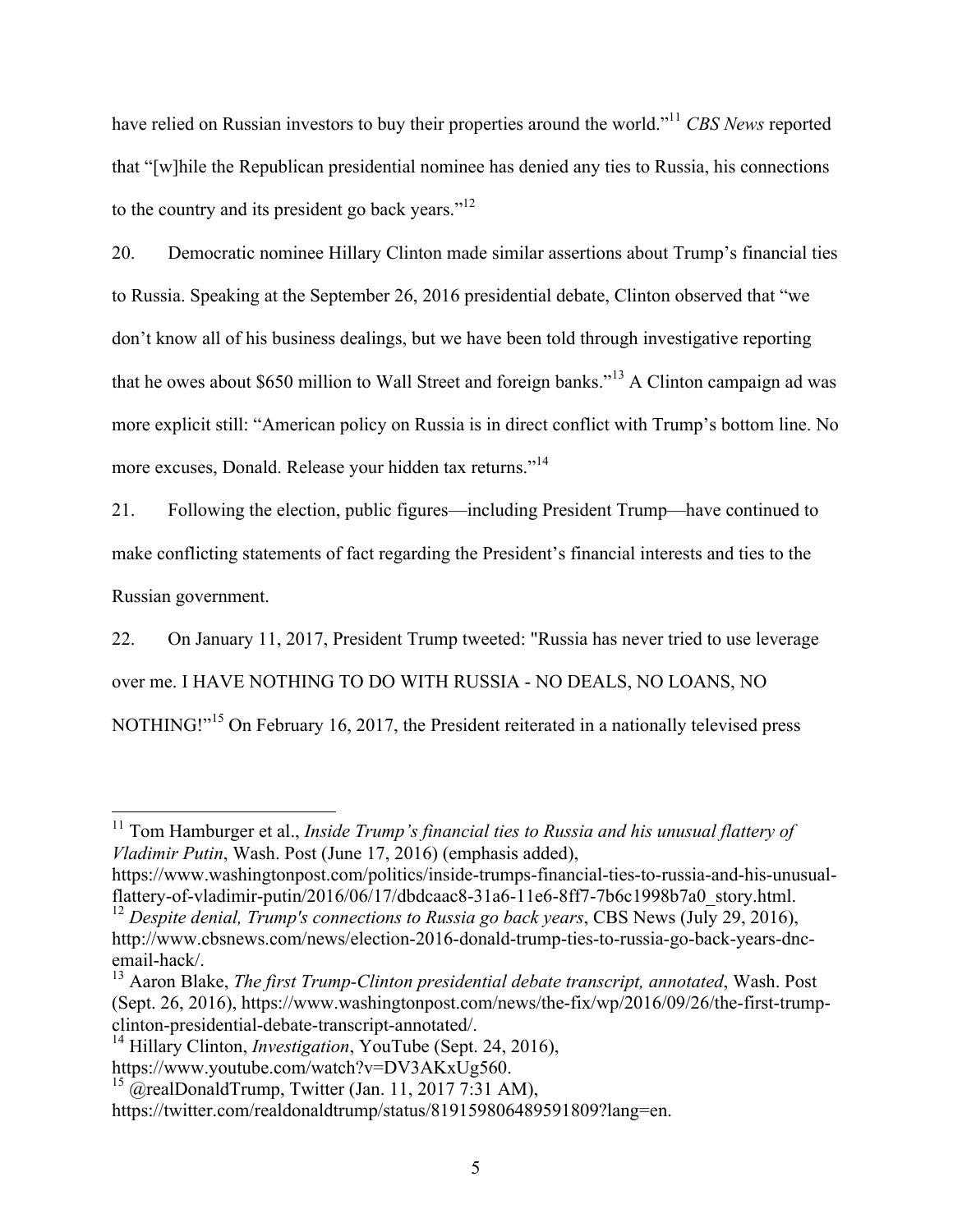conference: "I can tell you, speaking for myself, I own nothing in Russia. I have no loans in Russia. I don't have any deals in Russia."16

23. Three separate investigations—one by the Federal Bureau of Investigation,<sup>17</sup> one by the House Intelligence Committee,<sup>18</sup> and one by the Senate Intelligence Committee<sup>19</sup>—are poised to examine President Trump's business connections to Russia.<sup>20</sup>

24. Sen. Chris Murphy (D-CT) asserted that President Trump's tax returns "could shed light

on Trump's 'bizarre positioning' towards Russia" and alleged "either that the Russians have

something on Trump, or that there are financial ties that are requiring Trump to behave this way

or perhaps the Russians helped him in the election and this is sort of a quid pro quo."<sup>21</sup>

25. News reports continue to contradict the President's factual claims about his financial

dealings.22 "I believe Trump's tax returns are key evidence in the investigations into the extent of

http://nymag.com/daily/intelligencer/2017/03/trumps-ties-to-russia-amount-to-treachery-to-therepublic.html ("While Donald Trump has kept hidden his own financial ties to Russia, enough

 <sup>16</sup> Zeeshan Aleem, *Fact-checking Trump's claim that he has no business ties to Russia*, Vox (Feb. 17, 2017), http://www.vox.com/world/2017/2/17/14622504/trump-russia-business-tiesfact-check.

<sup>17</sup> *Comey Confirms Russian Investigation, FBI Seeks Delay in EPIC FOIA Case*, EPIC (Mar. 21, 2017), https://epic.org/2017/03/comey-confirms-russian-investi.html.

<sup>18</sup> *EPIC Urges House Intelligence Committee to Investigate Russian Interference With US Election*, EPIC (Mar. 20, 2017), https://epic.org/2017/03/epic-urges-house-intelligence-.html. <sup>19</sup> *Senate Intelligence Committee Presses FBI to Reveal Russia Investigation*, EPIC (Jan. 16, 2017), https://epic.org/2017/01/senate-intelligence-committee.html.

<sup>20</sup> *'This Week' Transcript 3-12-17*, ABC News (Mar. 12, 2017),

http://abcnews.go.com/Politics/week-transcript-17-mick-mulvaney-sen-tomcotton/story?id=46066756 ("If the evidence leads in that direction, then his tax returns will be pertinent to our investigation."); Steve Mistler, *Collins Open to Requesting Trump's Tax Returns for Russia Probe,* Maine Public (Feb. 22, 2017), http://mainepublic.org/post/collins-openrequesting-trumps-tax-returns-russia-probe#stream/0 ("Collins was asked during the Maine Public call in program Maine Calling if she would support subpoenaing the president's tax returns. . . . 'If it's necessary to get the answers then I suspect we would.'").

<sup>21</sup> Mallory Shelbourne, *Dem senator: Trump tax returns could explain his Russia position*, The Hill (Feb. 15, 2017), http://thehill.com/homenews/senate/319615-murphy-trump-tax-returnsmay-shed-light-on-his-russia-position.

<sup>22</sup> *E.g.*, Jonathan Chait, *What We Already Know About Trump's Ties to Russia Amounts to Treachery to the Republic*, N.Y. Mag. (Mar. 3, 2017),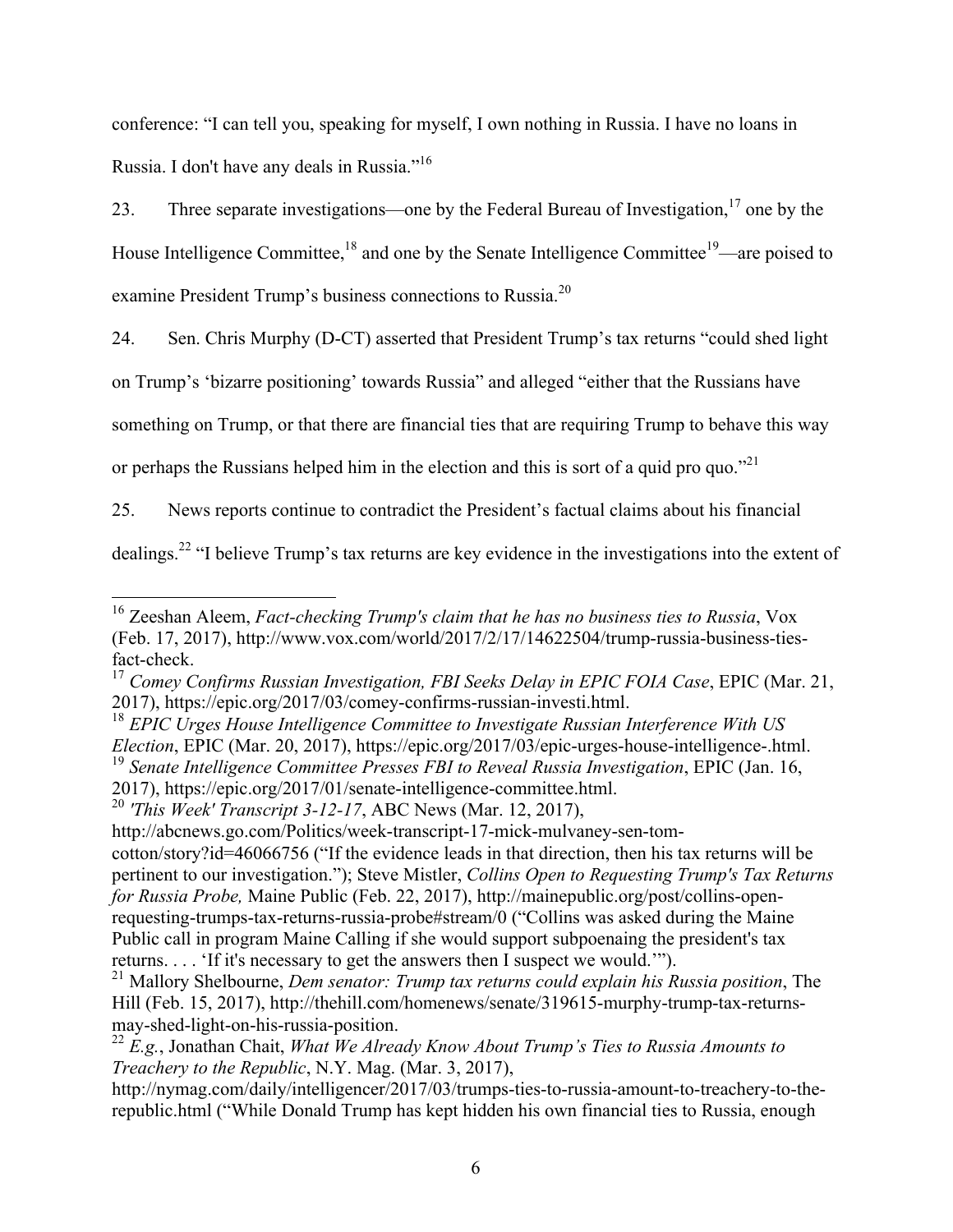Russian interference in the election and should be made public or at least provided to Congress," one commentator wrote  $^{23}$ 

26. President Trump's statements that he "has ZERO investments in Russia" and that he has "NOTHING TO DO WITH RUSSIA" have been contradicted most notably by Jared Kushner. In 2008, Kushner stated that "Russians make up a pretty disproportionate cross-section of a lot of our assets. . . . We see a lot of money pouring in from Russia."<sup>24</sup>

## The Integrity and Fairness of the IRS is Under Attack

27. Donald J. Trump, media commentators, and many members of the public have attacked the integrity of IRS in recent months, alleging religious discrimination, political bias, and economic favoritism in the agency's administration of the tax code.

28. President Trump has claimed that he "unfairly get[s] audited by the I.R.S. almost every single year<sup> $25$ </sup> and has accused the agency of targeting him for both religious and political reasons. In a February 2016 CNN interview, Trump stated: "I'm always audited by the IRS, which I think is very unfair—I don't know, maybe because of religion, maybe because of

public evidence has emerged to suggest they are extensive."); Philip Bump, *The web of relationships between Team Trump and Russia*, Wash. Post (Mar. 3, 2017), https://www.washingtonpost.com/news/politics/wp/2017/03/03/the-web-of-relationshipsbetween-team-trump-and-russia/ ("Trump's connections to Russian business interests are murky, thanks to his decision not to release his tax returns during the campaign.").

<u> 1989 - Andrea Santa Andrea Andrea Andrea Andrea Andrea Andrea Andrea Andrea Andrea Andrea Andrea Andrea Andr</u>

<sup>23</sup> Ted Slowik, *Are Trump's tax returns key to investigations into Russian involvement?*, Daily Southtown (Mar. 27, 2017), http://www.chicagotribune.com/suburbs/daily-southtown/opinion/ctsta-slowik-trump-taxes-st-0217-20170216-story.html.<br><sup>24</sup> Becker et al., *supra*.

<sup>&</sup>lt;sup>25</sup> @realDonaldTrump, Twitter (Feb. 27, 2016),

https://twitter.com/realDonaldTrump/status/703598661419167744 ("I unfairly get audited by the I.R.S. almost every single year. I have rich friends who never get audited. I wonder why?").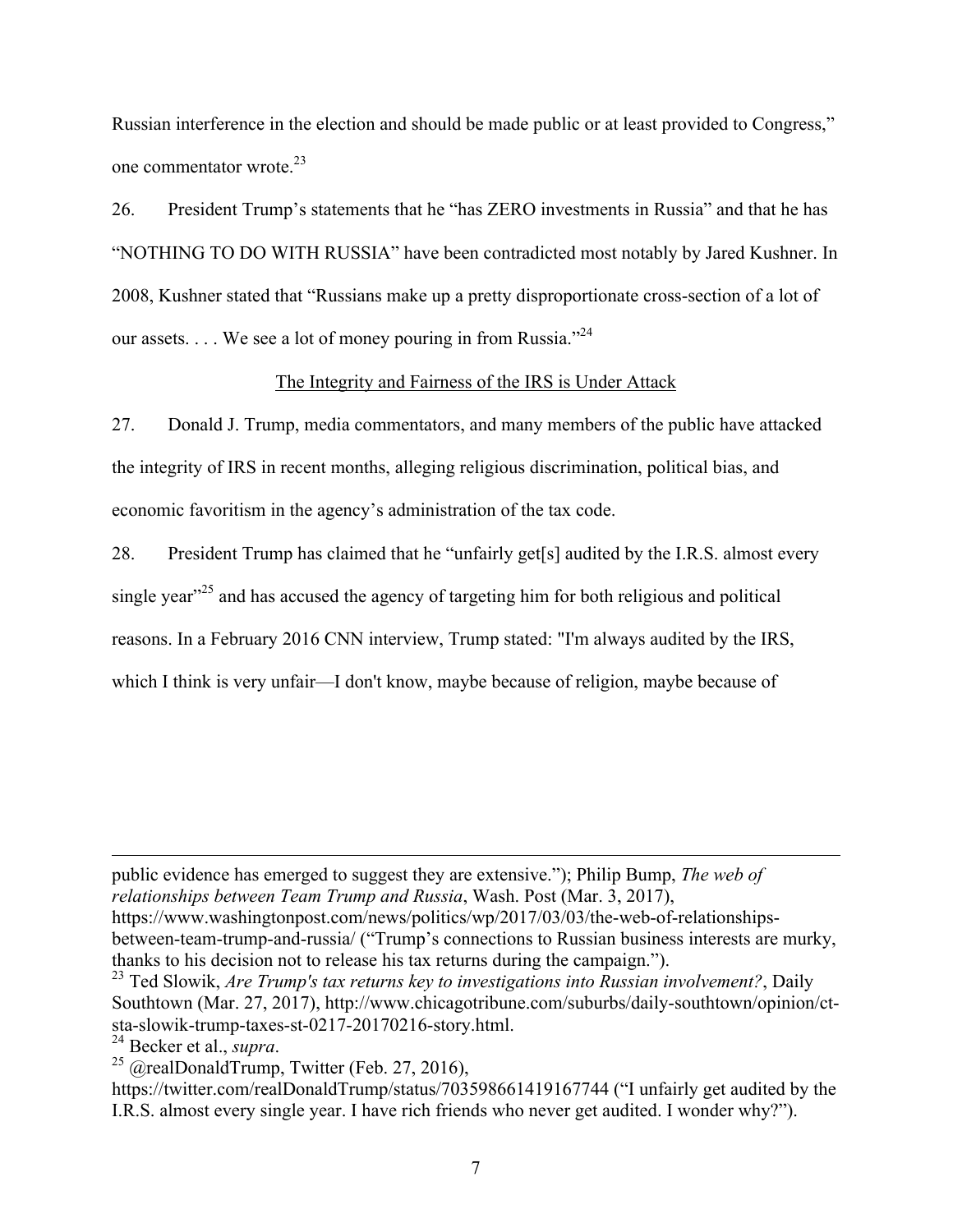something else." Trump added that the IRS may target him "because of the fact that I'm a strong Christian, and I feel strongly about it and maybe there's a bias."<sup>26</sup>

29. Others have questioned whether the IRS is unfairly deferential toward President Trump and other wealthy taxpayers. In a *Forbes* article titled "Do Wealthy People Like Trump Have Easier IRS Audits?," tax attorney Robert W. Wood reported that Trump and other big earners appear to elude IRS auditors at higher rates than regular earners. "[S]tatistics might be read to suggest that wealthy individuals often outdo even this elite wing of the IRS [the IRS Wealth Squad]," Wood wrote. "[I]n a significant percentage of the audits it handles, the IRS Wealth Squad walks away without a single dollar."

30. Still others have announced their intention to "withhold[] payment until Trump releases his own tax returns, since they believe the documents would prove that he's not fit to be president."<sup>27</sup>

The IRS is Authorized by Law to Release Tax Records to Correct Misstatements of Fact

31. In the aftermath of President Nixon's resignation, Congress enacted the Tax Reform Act of 1976 to strengthen the accountability of the IRS. Senator Weicker (R-CT) described the law as a "legislative remedy to the flaws of Government exposed by the chain of abuses we call Watergate."<sup>28</sup>

 <sup>26</sup> Jenna Johnson, *Donald Trump says IRS audits could be tied to being a 'strong Christian'*, Wash. Post (Feb. 26, 2016), https://www.washingtonpost.com/news/post-

politics/wp/2016/02/26/donald-trump-says-irs-audits-could-be-tied-to-being-a-strong-christian/. <sup>27</sup> Aric Jenkins, *Some Americans Are Refusing to Pay Their Taxes in Protest of President Trump*, Money (Feb. 17, 2017), http://time.com/money/4671774/federal-taxes-protest-president-donaldtrump/.

 $28$  122 Cong. Rec. 24,013 (statement of Sen. Weicker).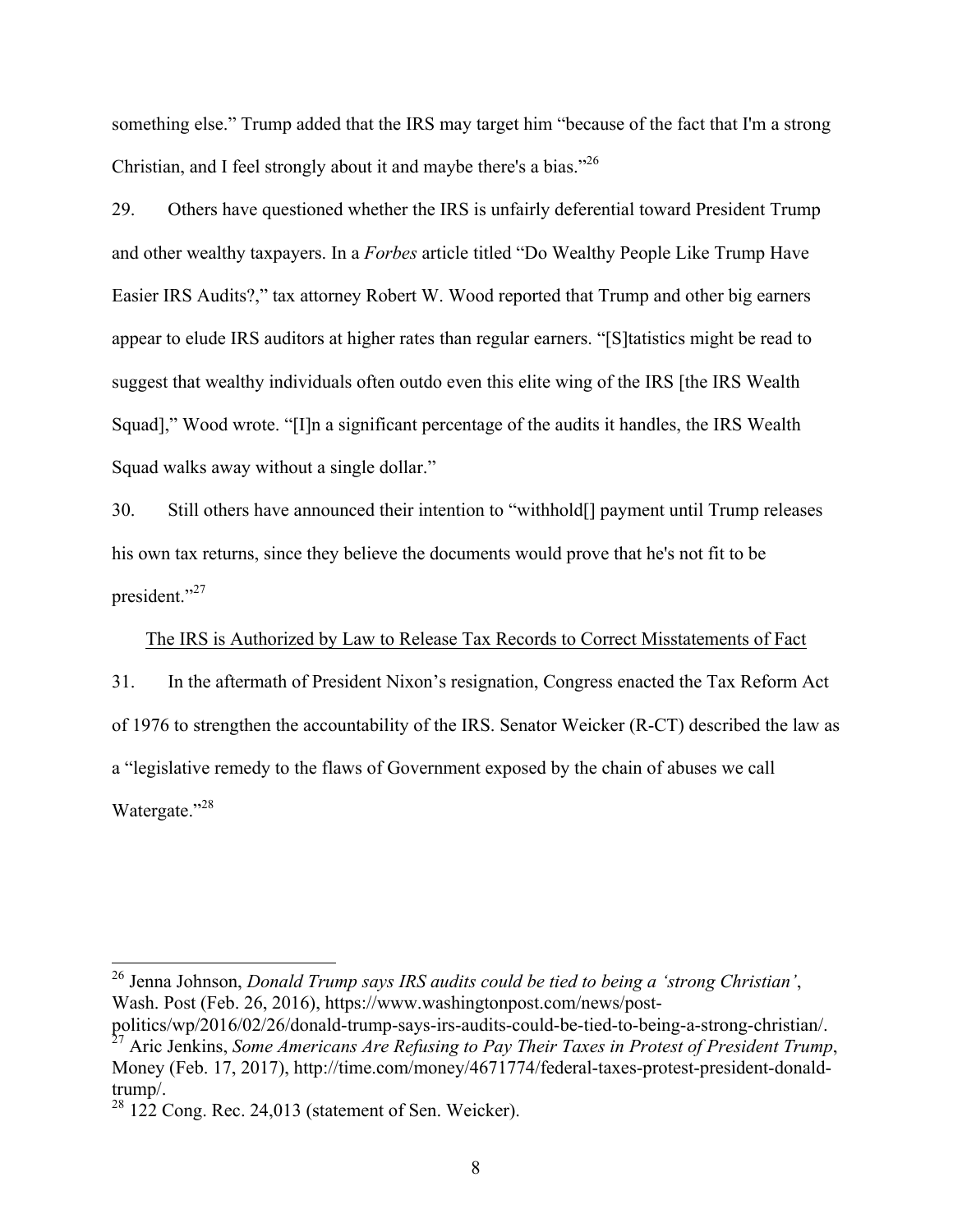32. To ensure the "integrity and fairness [of the IRS] in administering the tax laws," $^{29}$   $\delta$ 6103(k)(3) permits the IRS Commissioner to "disclose such return information or any other information with respect to any specific taxpayer to the extent necessary for tax administration purposes to correct a misstatement of fact published or disclosed with respect to such taxpayer's return or any transaction of the taxpayer with the Internal Revenue Service." The provision requires the Commissioner to obtain the approval of the Joint Committee on Taxation.

33. Section 6103(k)(3) provides the IRS with an "extremely important" authority "to protect itself and the tax system[.]"<sup>30</sup>As Sen. Chuck Grassley (R-IA) has explained, certain "type[s] of factual misstatements should trigger disclosure of return information" under  $\S 6103(k)(3)$  if they are of a sufficient "degree of seriousness."31

34. The IRS has approached the Joint Committee on Taxation about the  $\S 6103(k)(3)$ authority in at least two other matters. In 1997, the IRS Commissioner "requested the opportunity to explore with Chairman Archer and Chairman Roth the possibility of using Code section 6103(k)(3) to permit the IRS to correct misstatements of fact regarding examinations of tax-exempt organizations."32 Commissioner Richardson explained that "unfounded reports erode public confidence in the integrity of the IRS, thereby undermining the self-assessment compliance system."<sup>33</sup> The IRS put forward a similar proposal in 1981 to correct misstatements

 <sup>29</sup> *Confidentiality of Tax Return Information: Hearing Before the Comm. on Ways and Means*, 94th Cong. 22–23 (1976) (statement of Donald C. Alexander, Commissioner of Internal Revenue).

<sup>30</sup> *Confidentiality of Tax Return Information: Hearing Before the H. Comm. on Ways and Means*, 94th Cong. 22–23 (1976) (statement of Donald C. Alexander, Commissioner of Internal Revenue).

<sup>&</sup>lt;sup>31</sup> 127 Cong. Rec. 22,510 (statement of Sen. Grassley).

<sup>&</sup>lt;sup>32</sup> Joint Committee on Taxation, Report of Investigation of Allegations Relating to Internal Revenue Service Handling of Tax-Exempt Organization Matters, No. JCS-3-00, at 1 (2000).

<sup>&</sup>lt;sup>33</sup> Letter from Margaret Milner Richardson, Commissioner, Internal Revenue Service, to Hon. William V. Roth, Jr., Chairman, Senate Committee on Finance (Feb. 25, 1997).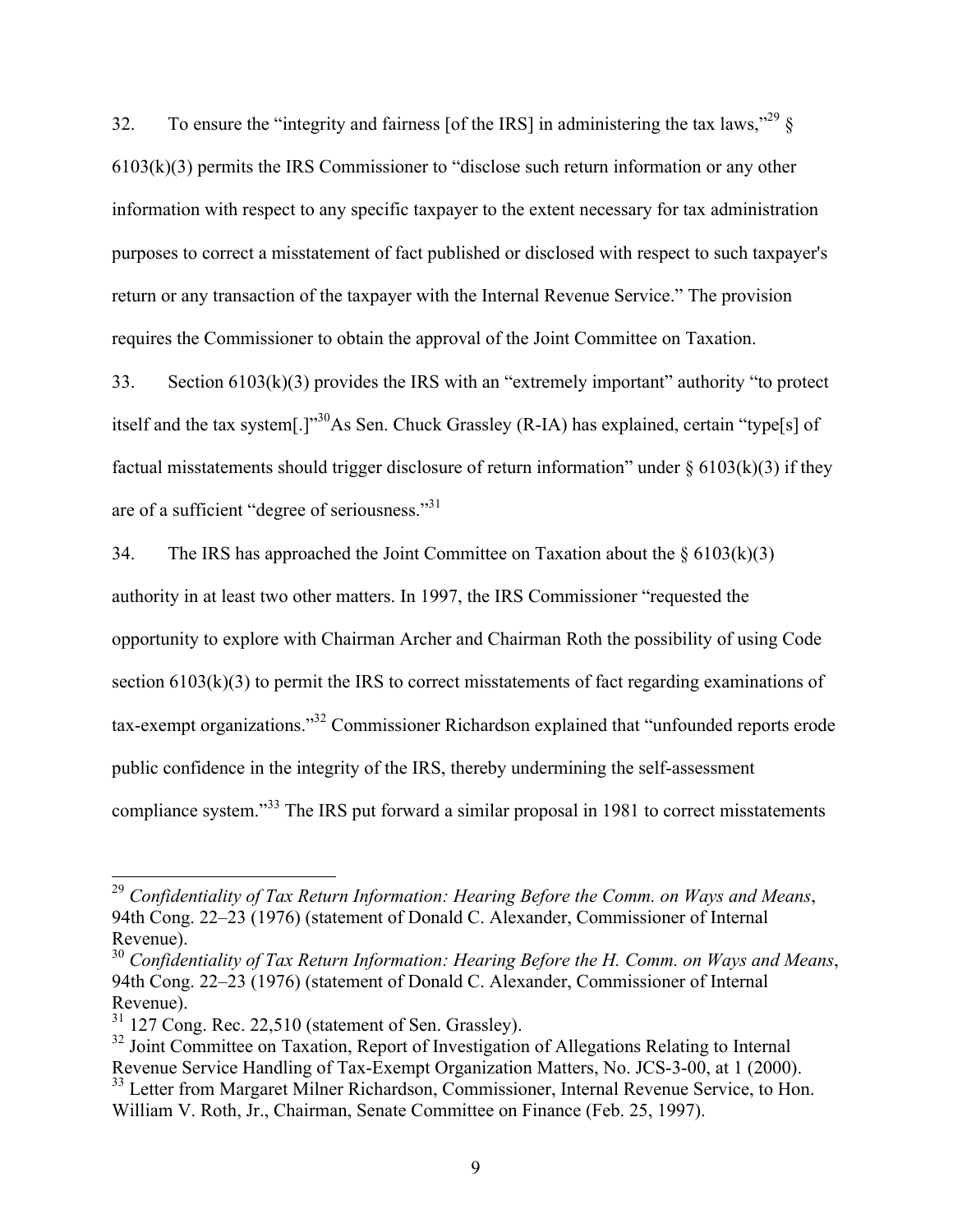by tax protestors that the IRS was "letting them get away with not filing or that [the IRS was] harassing them."<sup>34</sup>

35. To date, no court has made a determination about the scope of  $\S 6103(k)(3)$  authority.

## **EPIC's FOIA Request**

36. On February 16, 2017, EPIC submitted a FOIA request ("EPIC's FOIA Request") to the Internal Revenue Service.

37. EPIC's FOIA Request sought "all of Donald J. Trump's individual income tax returns for tax years 2010 forward, and any other indications of financial relations with the Russian government or Russian businesses."

38. EPIC sought "news media" fee status under 5 U.S.C. § 552(4)(A)(ii)(II) and a waiver of all duplication fees under 5 U.S.C.  $\S$  552(a)(4)(A)(iii).

39. In a letter dated March 2, 2017 ("March 2 IRS Letter"), Tax Law Specialist Michael Young acknowledged receipt of EPIC's FOIA Request on behalf of the IRS.

40. The March 2 IRS Letter, which was labeled as a "final response," stated that the IRS was "closing [EPIC's] request as incomplete with no further action."

41. On March 29, 2017, EPIC submitted an appeal and renewed FOIA request ("EPIC's FOIA Appeal") to the IRS.

42. EPIC's FOIA Appeal renewed EPIC's request for "Donald J. Trump's tax returns for tax years 2010 forward and any other indications of financial relations with the Russian government or Russian businesses."

 <sup>34</sup> IRS News Release, *Commissioner Egger's Remarks on Abusive Tax Shelters*, No. IR-81-122, 1981 WL 176410 (Oct. 6, 1981).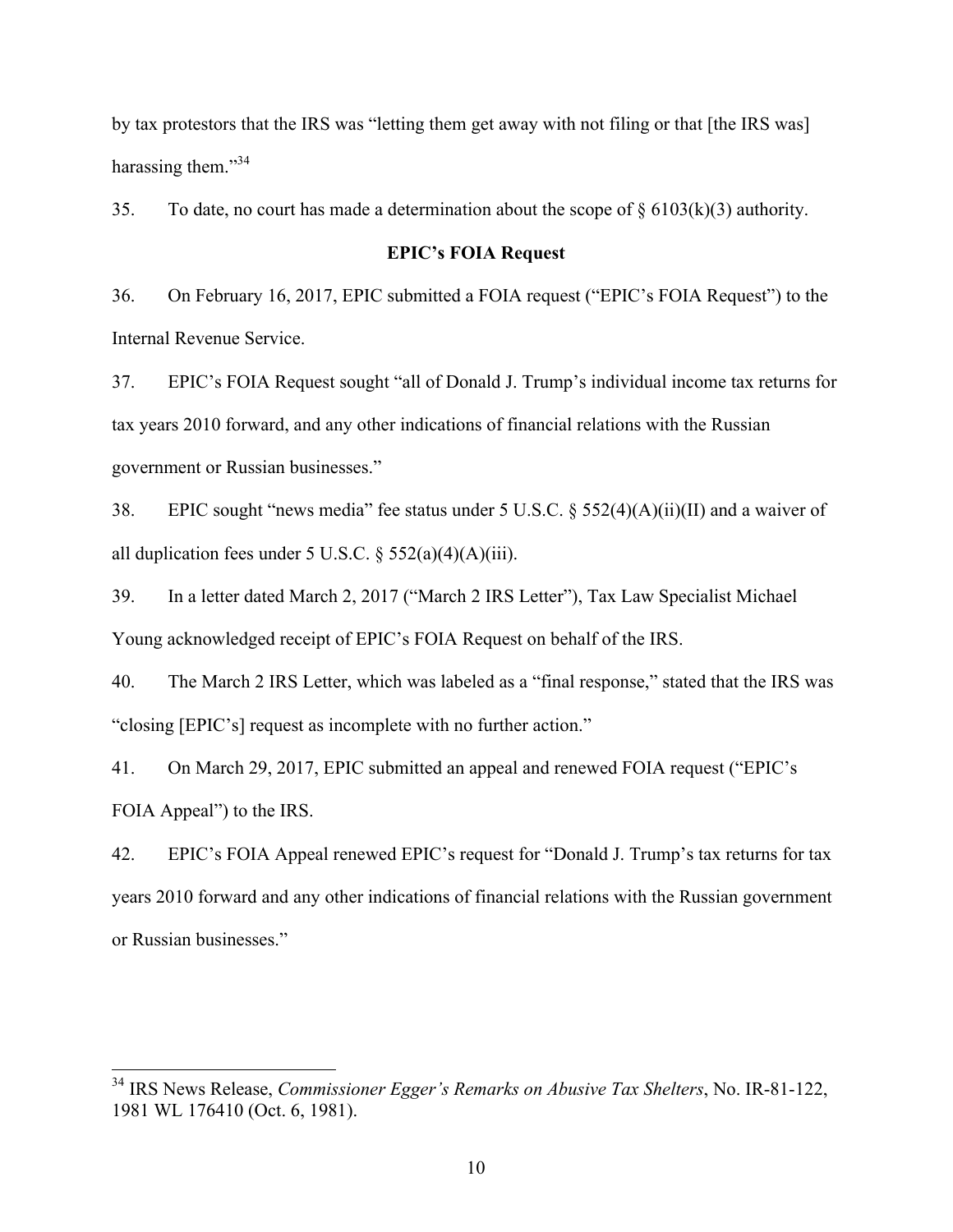43. EPIC's FOIA Appeal explained EPIC's right to access such records under 26 U.S.C. § 6103(k)(3) and urged the IRS Commissioner to "move promptly to obtain permission from the Joint Commission on Taxation to release the records EPIC has requested."

44. EPIC renewed its request for "news media" fee status under 5 U.S.C. § 552(4)(A)(ii)(II) and a waiver of all duplication fees under 5 U.S.C.  $\S$  552(a)(4)(A)(iii).

45. On April 4, 2017, EPIC attorney John Davisson and IRS Disclosure Manager David Nimmo conducted a phone conference regarding EPIC's FOIA Appeal.

46. During the phone conference, Nimmo stated that the IRS was closing EPIC's FOIA request as incomplete. Nimmo further stated that "we're not going to do a (k)(3)" and that "we're not exercising  $(k)(3)$ ."

47. In a letter dated April 6, 2017 ("April 6 IRS Letter"), Nimmo acknowledged receipt of EPIC's Appeal and Renewed FOIA Request on behalf of the IRS.

48. The April 6 IRS Letter, which was labeled as a "final response," stated that the IRS would not consider EPIC's appeal because EPIC's FOIA Request was "incomplete."

49. The letter also stated that the IRS was "closing [EPIC's] request as incomplete with no further action" and that "any future request regarding this subject matter will not be processed."

#### **EPIC's Exhaustion of Administrative Remedies**

50. Today is the 58th day since the IRS received EPIC's FOIA Request.

51. Both the March 2 IRS Letter and the April 6 IRS Letter indicated that the agency was "closing" EPIC's request "with no further action."

52. The IRS has failed to make a determination regarding EPIC's FOIA Request within the time period required by 5 U.S.C.  $\S$  552(a)(6)(B).

53. EPIC has exhausted all administrative remedies under 5 U.S.C. § 552(a)(6)(C)(i).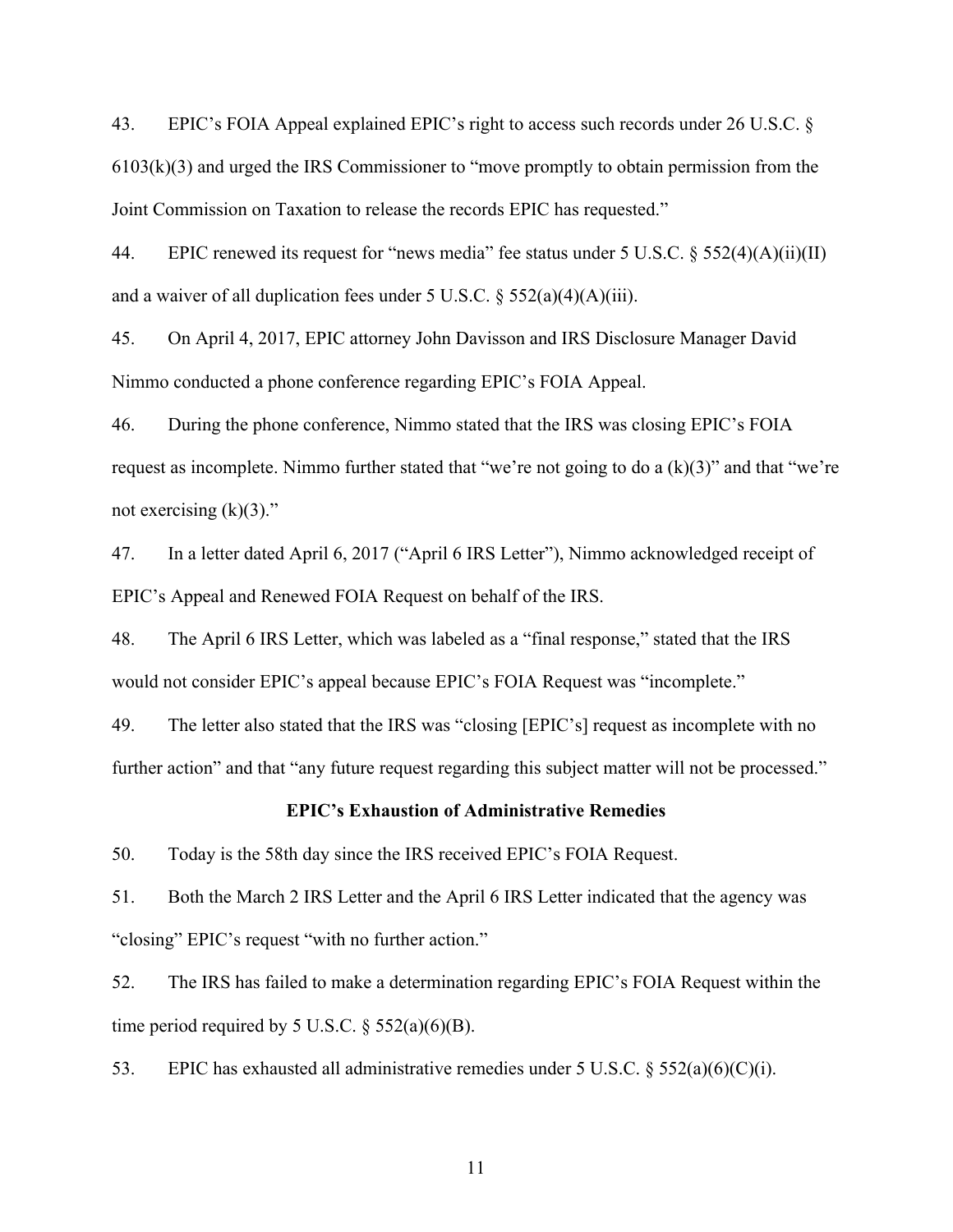## **Count I**

#### **Violation of FOIA: Failure to Comply with Statutory Deadlines**

54. Plaintiff asserts and incorporates by reference paragraphs 1–53.

55. Defendant IRS has failed to make a determination regarding EPIC's request for 58 days and has thus violated the deadline under 5 U.S.C.  $\S$  552(a)(6)(B).

56. Plaintiff has exhausted all applicable administrative remedies under 5 U.S.C. §  $552(a)(6)(C)(i)$ .

57. Plaintiff is entitled to injunctive relief with respect to an agency determination on EPIC's FOIA Request.

## **Count II**

#### **Violation of FOIA: Failure to Take Reasonable Steps to Release Nonexempt Information**

58. Plaintiff asserts and incorporates by reference paragraphs 1–53.

59. Defendant IRS has failed to take reasonable steps necessary to release all nonexempt information requested by Plaintiff.

60. Plaintiff has exhausted all applicable administrative remedies under 5 U.S.C. §  $552(a)(6)(C)(i)$ .

61. Plaintiff is entitled to injunctive relief with respect to any reasonable agency steps necessary to secure the release and disclosure of the information requested.

## **Count III**

#### **Violation of FOIA: Unlawful Withholding of Agency Records**

62. Plaintiff asserts and incorporates by reference paragraphs 1–53.

63. Defendant IRS has wrongfully withheld agency records requested by Plaintiff.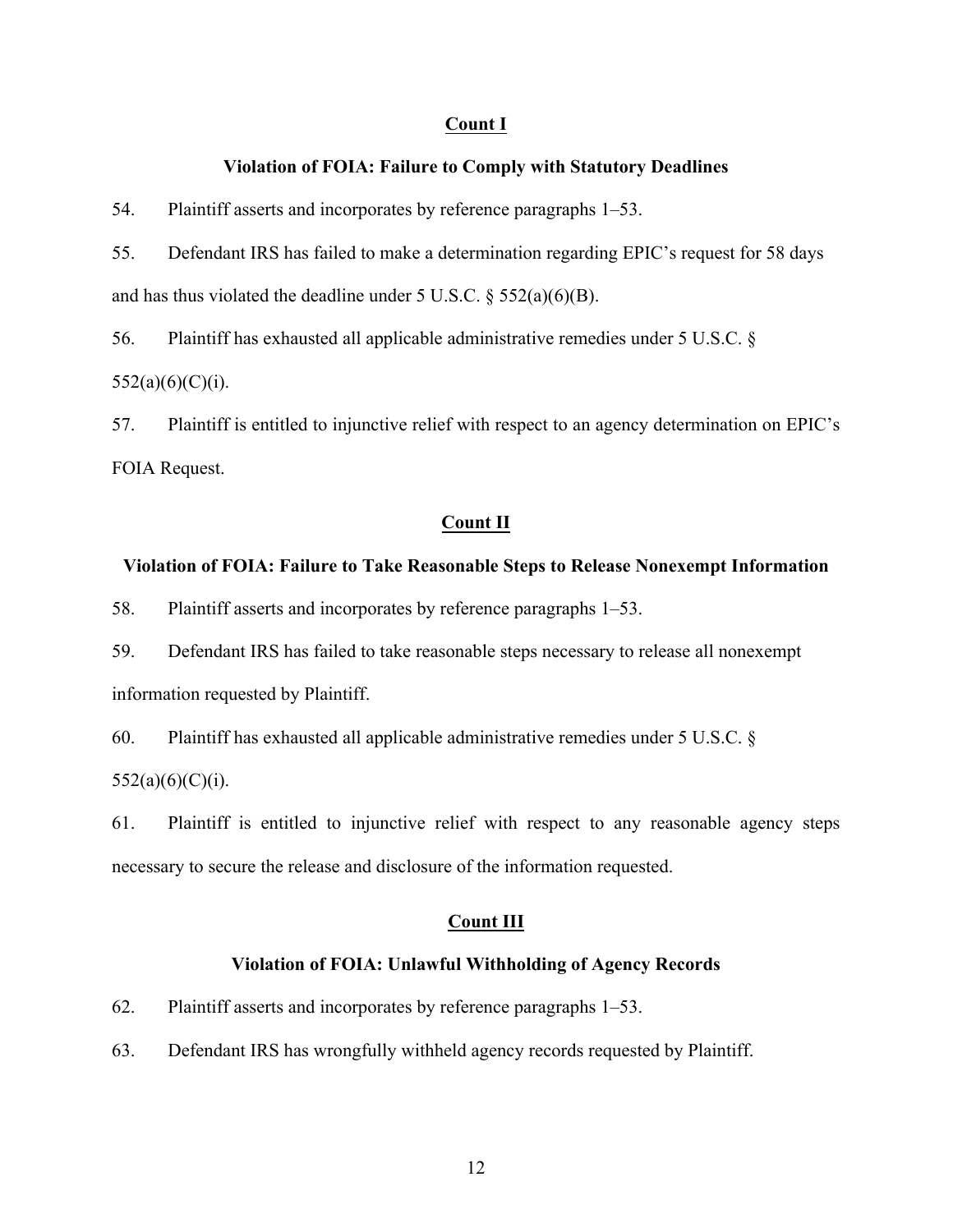64. Plaintiff has exhausted all applicable administrative remedies under 5 U.S.C. §  $552(a)(6)(C)(i)$ .

65. Plaintiff is entitled to injunctive relief with respect to the release and disclosure of the requested records.

## **Count IV**

## **Violation of APA: Unlawful Agency Action**

66. Plaintiff asserts and incorporates by reference paragraphs 1–53.

67. Defendant IRS's closure of EPIC's FOIA Request is arbitrary, capricious, an abuse of discretion, or otherwise not in accordance with law under 5 U.S.C. § 706(2)(a) and short of statutory right under 5 U.S.C. § 706(2)(c).

68. The IRS's closure of EPIC's FOIA Request is a final agency action within the meaning of 5 U.S.C. § 704.

69. Plaintiff, by itself and as a representative of its members, is adversely affected and aggrieved by the IRS's action.

70. Plaintiff has exhausted all applicable administrative remedies.

## **Count V**

#### **Violation of APA: Agency Action Unlawfully Withheld**

71. Plaintiff asserts and incorporates by reference paragraphs 1–53.

72. Defendant IRS has failed to seek permission from the Joint Commission on Taxation to release the records EPIC has requested.

73. Defendant's failure constitutes agency action unlawfully withheld or unreasonably delayed in violation of 5 U.S.C. § 706(1).